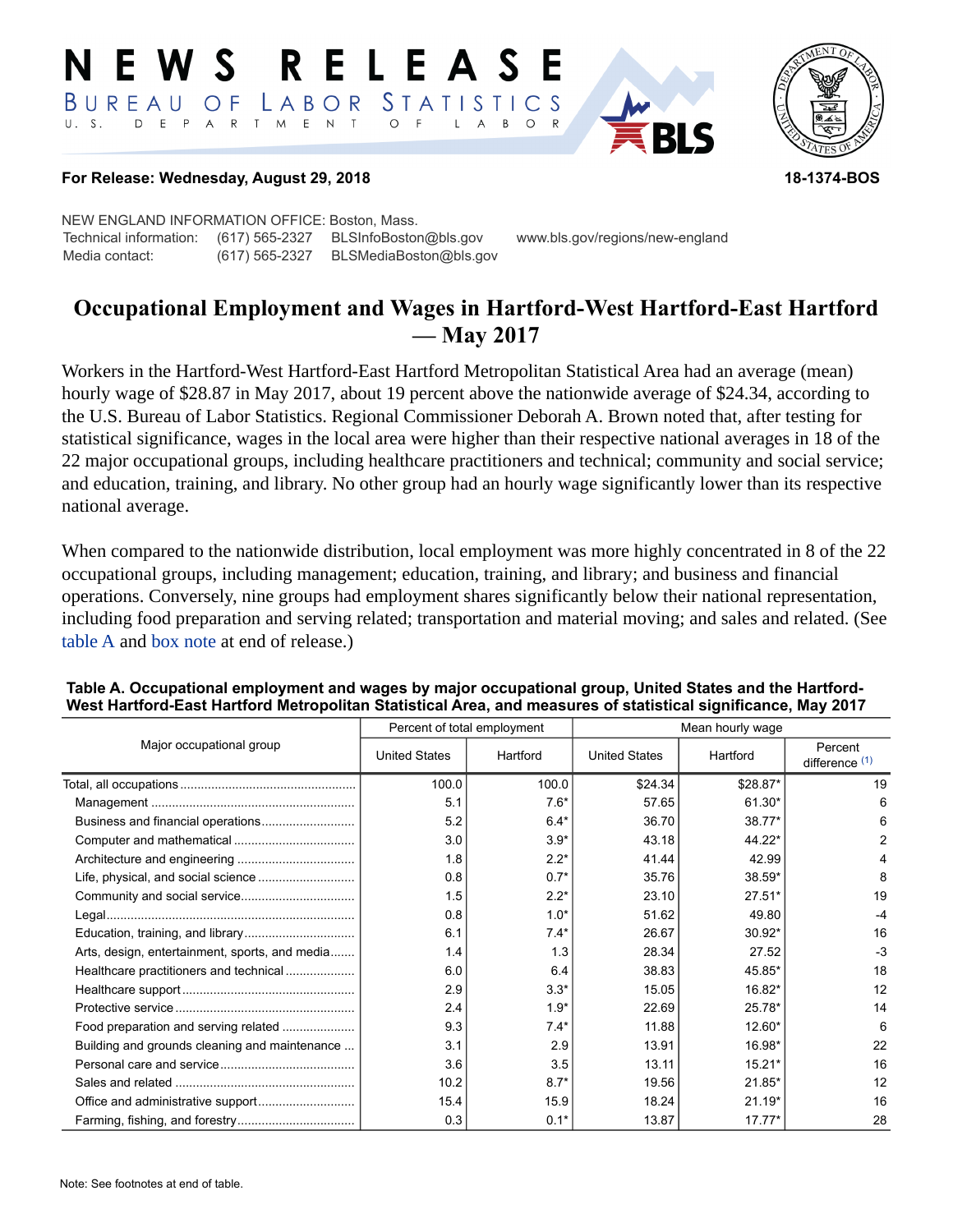#### **Table A. Occupational employment and wages by major occupational group, United States and the Hartford-West Hartford-East Hartford Metropolitan Statistical Area, and measures of statistical significance, May 2017 - Continued**

| Major occupational group |                      | Percent of total employment | Mean hourly wage     |          |                           |
|--------------------------|----------------------|-----------------------------|----------------------|----------|---------------------------|
|                          | <b>United States</b> | Hartford                    | <b>United States</b> | Hartford | Percent<br>difference (1) |
|                          | 4.0'                 | $3.0*$                      | 24.01                | $27.75*$ | 16                        |
|                          | 3.9                  | $3.0*$                      | 23.02                | $25.62*$ | 11                        |
|                          | 6.3                  | $6.0*$                      | 18.30                | $21.61*$ | 18                        |
|                          | 7.O I                | $5.3*$                      | 17.82                | 17.80    | $\Omega$                  |

<span id="page-1-0"></span>Footnotes:

(1) A positive percent difference measures how much the mean wage in the Hartford-West Hartford-East Hartford Metropolitan Statistical Area is above the national mean wage, while a negative difference reflects a lower wage.

\* The percent share of employment or mean hourly wage for this area is significantly different from the national average of all areas at the 90-percent confidence level.

One occupational group—business and financial operations—was chosen to illustrate the diversity of data available for any of the 22 major occupational categories. Hartford-West Hartford-East Hartford had 37,470 jobs in business and financial operations, accounting for 6.4 percent of local area employment, significantly higher than the 5.2-percent share nationally. The average hourly wage for this occupational group locally was \$38.77, significantly above the national wage of \$36.70.

Some of the larger detailed occupations within the business and financial operations group included accountants and auditors (5,490), management analysts (3,450), and claims adjusters, examiners, and investigators (3,010). Among the higher paying jobs were personal financial advisors and management analysts, with mean hourly wages of \$65.69 and \$48.60, respectively. At the lower end of the wage scale were tax preparers (\$20.99) and credit counselors (\$21.10). (Detailed occupational data for business and financial operations are presented in table 1; for a complete listing of detailed occupations available go to [www.bls.gov/](https://www.bls.gov/oes/current/oes_73450.htm) [oes/current/oes\\_73450.htm](https://www.bls.gov/oes/current/oes_73450.htm) .)

Location quotients allow us to explore the occupational make-up of a metropolitan area by comparing the composition of jobs in an area relative to the national average. (See table 1.) For example, a location quotient of 2.0 indicates that an occupation accounts for twice the share of employment in the area than it does nationally. In the Hartford-West Hartford-East Hartford Metropolitan Statistical Area, above-average concentrations of employment were found in many of the occupations within the business and financial operations group. For instance, insurance underwriters were employed at 4.6 times the national rate in Hartford, and claims adjusters, examiners, and investigators, at 2.6 times the U.S. average. On the other hand, human resources specialists had a location quotient of 1.0 in Hartford, indicating that this particular occupation's local and national employment shares were similar.

These statistics are from the Occupational Employment Statistics (OES) survey, a federal-state cooperative program between BLS and State Workforce Agencies, in this case, the Connecticut Department of Labor.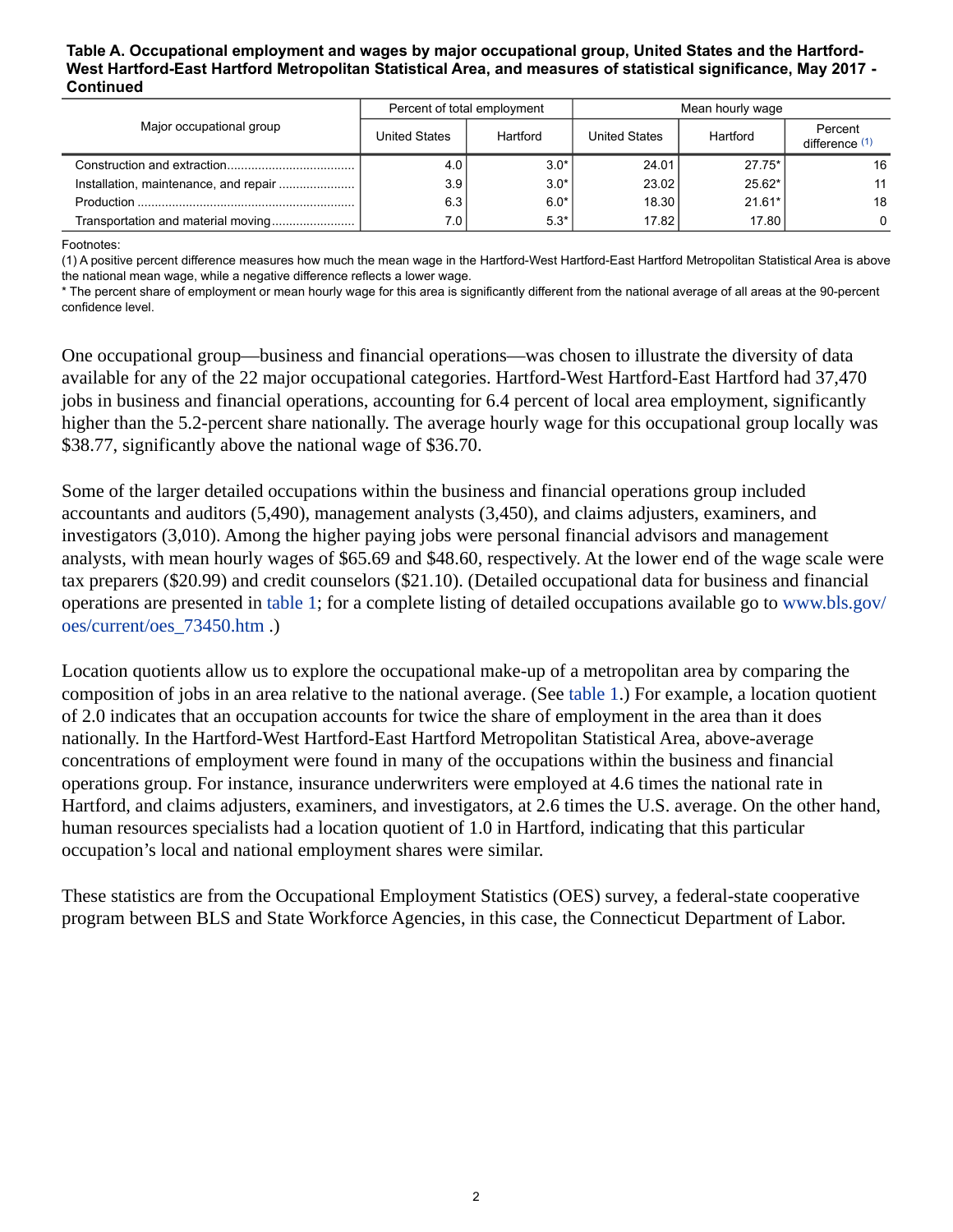## **Notes on Occupational Employment Statistics Data**

<span id="page-2-0"></span>With the release of the May 2017 estimates, the OES program has replaced 21 detailed occupations found in the 2010 Standard Occupational Classification (SOC) with 10 new aggregations of those occupations. In addition, selected 4- and 5-digit North American Industry Classification System (NAICS) industries previously published by OES will no longer be published separately. Some of the 4-digit NAICS industries that are no longer being published separately will instead be published as OES-specific industry aggregations. More information about the new occupational and industry aggregations is available at [www.bls.gov/oes/changes\\_2017.htm](https://www.bls.gov/oes/changes_2017.htm) .

A value that is statistically different from another does not necessarily mean that the difference has economic or practical significance. Statistical significance is concerned with the ability to make confident statements about a universe based on a sample. It is entirely possible that a large difference between two values is not significantly different statistically, while a small difference is, since both the size and heterogeneity of the sample affect the relative error of the data being tested.

# **Technical Note**

The Occupational Employment Statistics (OES) survey is a semiannual mail survey measuring occupational employment and wage rates for wage and salary workers in nonfarm establishments in the United States. The OES data available from BLS include cross-industry occupational employment and wage estimates for the nation; over 650 areas, including states and the District of Columbia, metropolitan statistical areas (MSAs), metropolitan divisions, nonmetropolitan areas, and territories; national industry-specific estimates at the NAICS sector, 3-, 4-, and selected 5- and 6-digit industry levels, and national estimates by ownership across all industries and for schools and hospitals. OES data are available at [www.bls.gov/oes/tables.htm](https://www.bls.gov/oes/tables.htm).

OES estimates are constructed from a sample of about 1.2 million establishments. Each year, two semiannual panels of approximately 200,000 sampled establishments are contacted, one panel in May and the other in November. Responses are obtained by mail, Internet or other electronic means, email, telephone, or personal visit. The May 2017 estimates are based on responses from six semiannual panels collected over a 3-year period: May 2017, November 2016, May 2016, November 2015, May 2015, and November 2014. The overall national response rate for the six panels, based on the 50 states and the District of Columbia, is 72 percent based on establishments and 68 percent based on weighted sampled employment. The unweighted sample employment of 82 million across all six semiannual panels represents approximately 58 percent of total national employment. The sample in the Hartford-West Hartford-East Hartford Metropolitan Statistical Area included 3,842 establishments with a response rate of 65 percent. For more information about OES concepts and methodology, go to [www.bls.gov/oes/current/oes\\_tec.htm.](https://www.bls.gov/oes/current/oes_tec.htm)

The May 2017 OES estimates are based on the 2010 Standard Occupational Classification (SOC) system and the 2012 North American Industry Classification System (NAICS). Information about the 2010 SOC is available on the BLS website at [www.bls.gov/soc](https://www.bls.gov/soc) and information about the 2012 NAICS is available at [www.bls.gov/bls/naics.htm.](https://www.bls.gov/bls/naics.htm)

### **Metropolitan area definitions**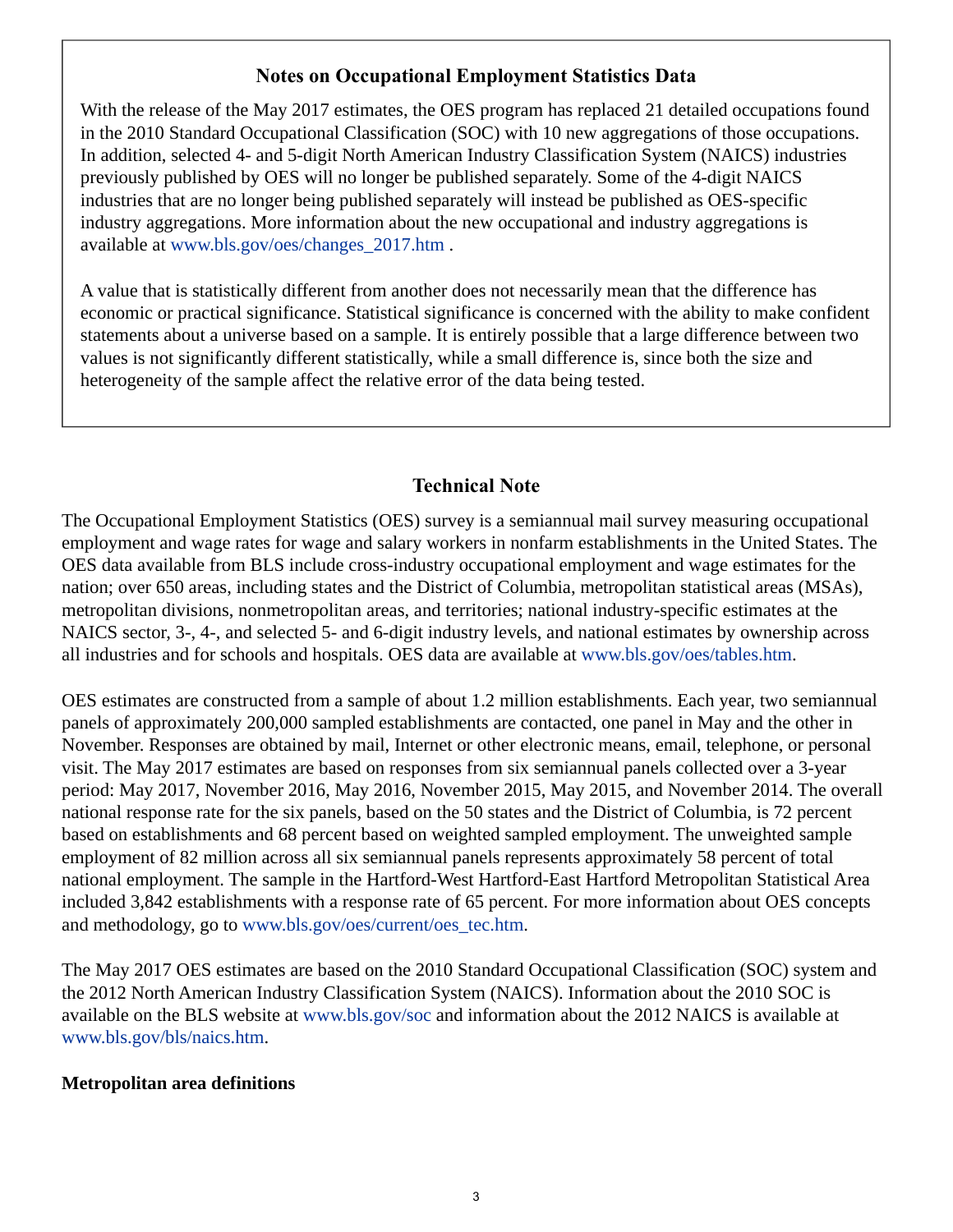The substate area data published in this release reflect the standards and definitions established by the U.S. Office of Management and Budget.

The **Hartford-West Hartford-East Hartford, Conn. Metropolitan Statistical Area** includes Andover town, Ashford town, Avon town, Barkhamsted town, Berlin town, Bloomfield town, Bolton town, Bristol city, Burlington town, Canton town, Chaplin town, Colchester town, Columbia town, Coventry town, Cromwell town, East Granby town, East Haddam town, East Hampton town, East Hartford town, Ellington town, Farmington town, Glastonbury town, Granby town, Haddam town, Hartford city, Hartland town, Harwinton town, Hebron town, Lebanon town, Manchester town, Mansfield town, Marlborough town, Middletown city, New Britain city, New Hartford town, Newington town, Plainville town, Plymouth town, Portland town, Rocky Hill town, Scotland town, Simsbury town, South Windsor town, Southington town, Stafford town, Thomaston town, Tolland town, Union town, Vernon town, West Hartford town, Wethersfield town, Willington town, Windham town, and Windsor town.

### **Additional information**

OES data are available on our regional web page at [www.bls.gov/regions/new-england.](https://www.bls.gov/regions/new-england) Answers to frequently asked questions about the OES data are available at [www.bls.gov/oes/oes\\_ques.htm](https://www.bls.gov/oes/oes_ques.htm). Detailed technical information about the OES survey is available in our Survey Methods and Reliability Statement on the BLS website at [www.bls.gov/oes/current/methods\\_statement.pdf.](https://www.bls.gov/oes/current/methods_statement.pdf)

Information in this release will be made available to sensory impaired individuals upon request . Voice phone: (202) 691-5200; Federal Relay Service: (800) 877-8339.